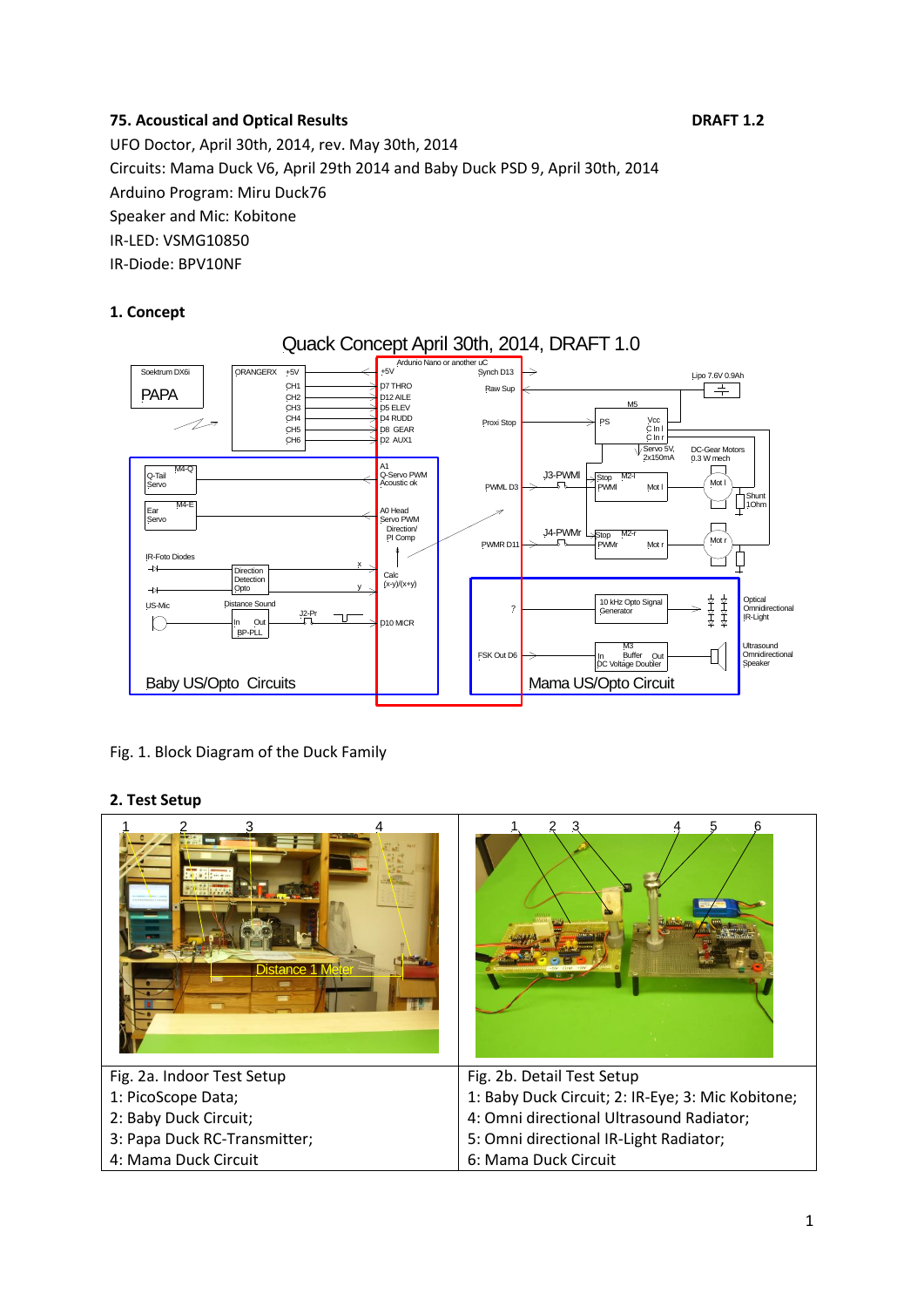# **3. Circuit**

## 3.1. Schematic



## 3.2. Simulation Bandpass with LF347



#### 3.3. Test Bandpass with LF347

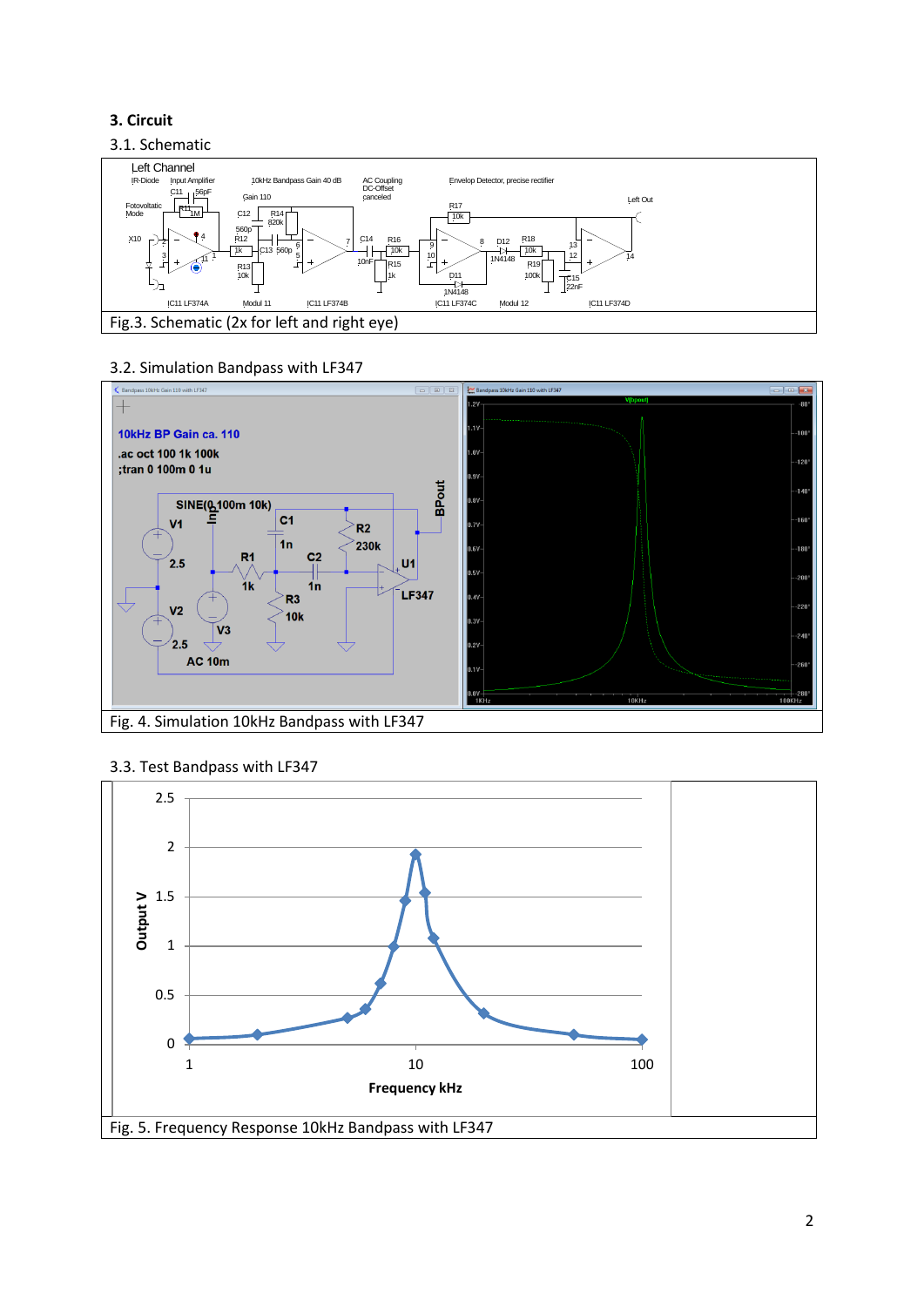#### **4. Experimental Results**



Comment: Very clear reception of acoustical and optical signals, but the optical signal should be amplified by a factor of 10.

## **5. Power Consumption Mama Duck**

Averaged Current Consumption at 7.6V Supply

- Arduino + ORANGRX: 47mA (Note: could be reduced by a better 5V Regulator!)
- + Voltage Doppler without Speaker: 50mA
- + Speaker Low Power: 52mA (10kOhm in series to Kobitone Speaker
- + Speaker High Power: 57mA
- + 6 IR LED, 2x130mA with about 10% D.C.: 66mA

IR-LED: VSMG10850: 850nm, max 130mA at 50 %D.C and 100usec, 75 Degree

#### **6. Power Consumption Baby Duck**

Averaged Current Consumption at 5V Supply: 17 mA IR-Diode: BPV10NF : 850-1000nm, 20 Degree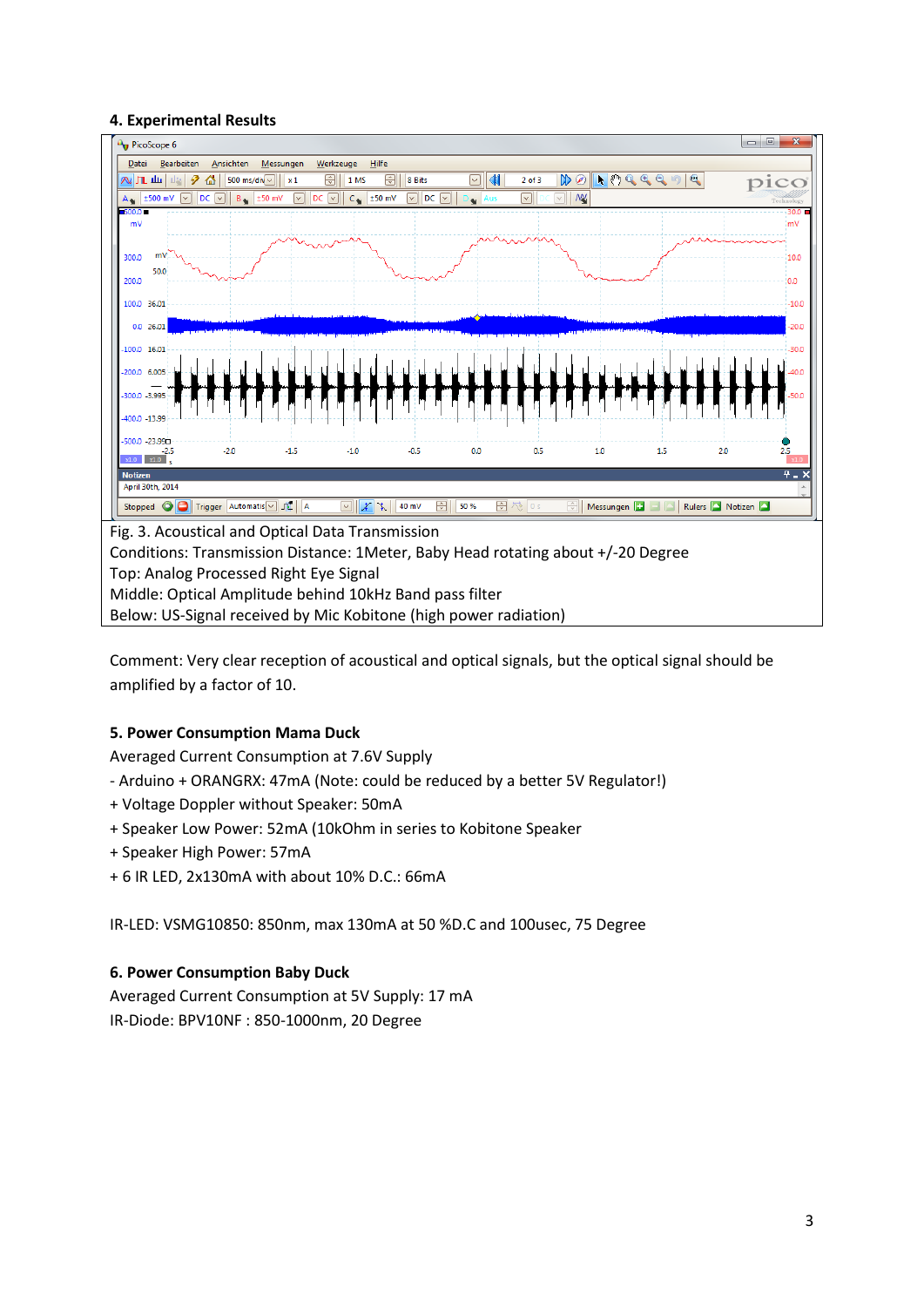#### **7. Circuit Mama Duck**

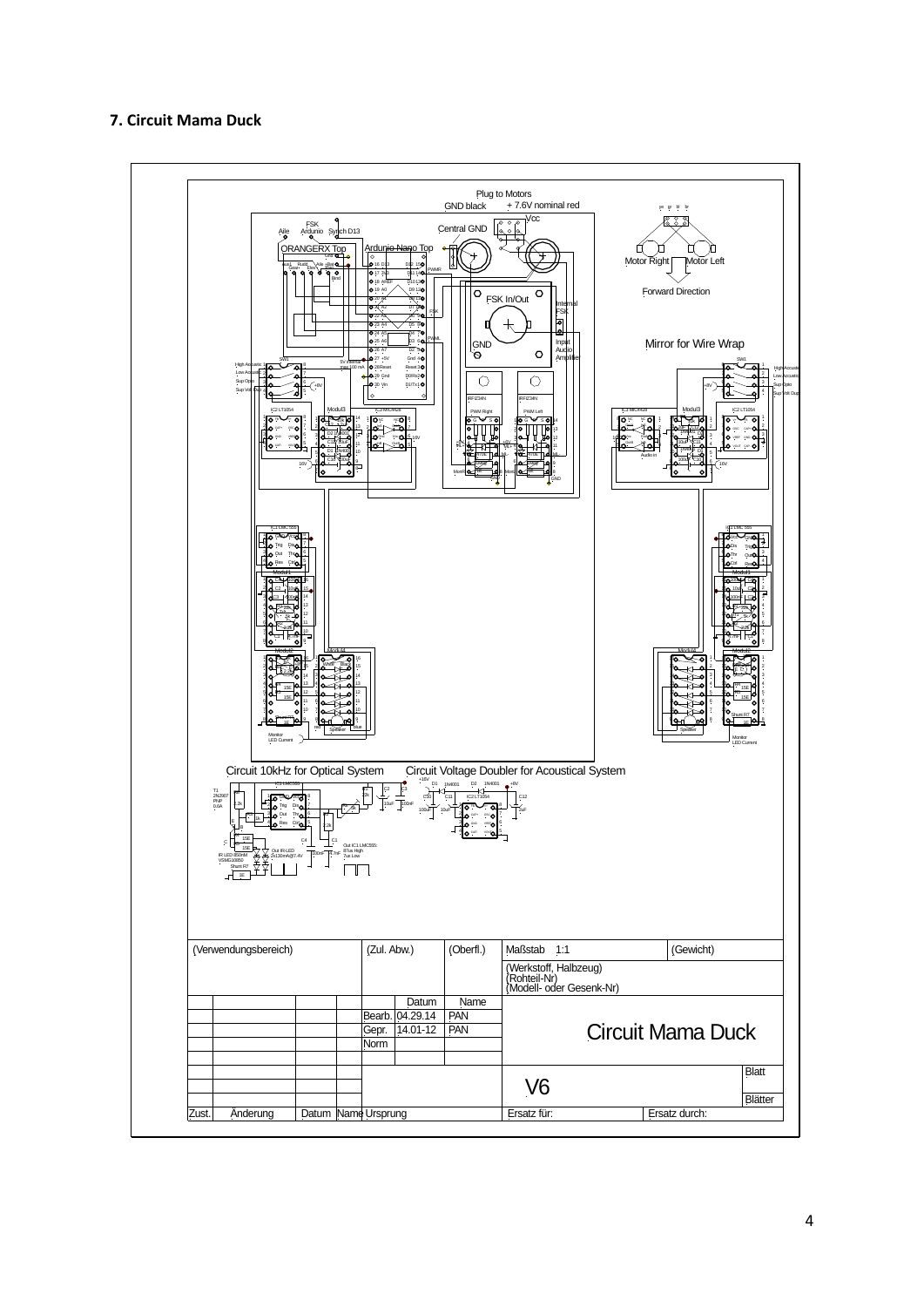### **8. Circuit Baby Duck**